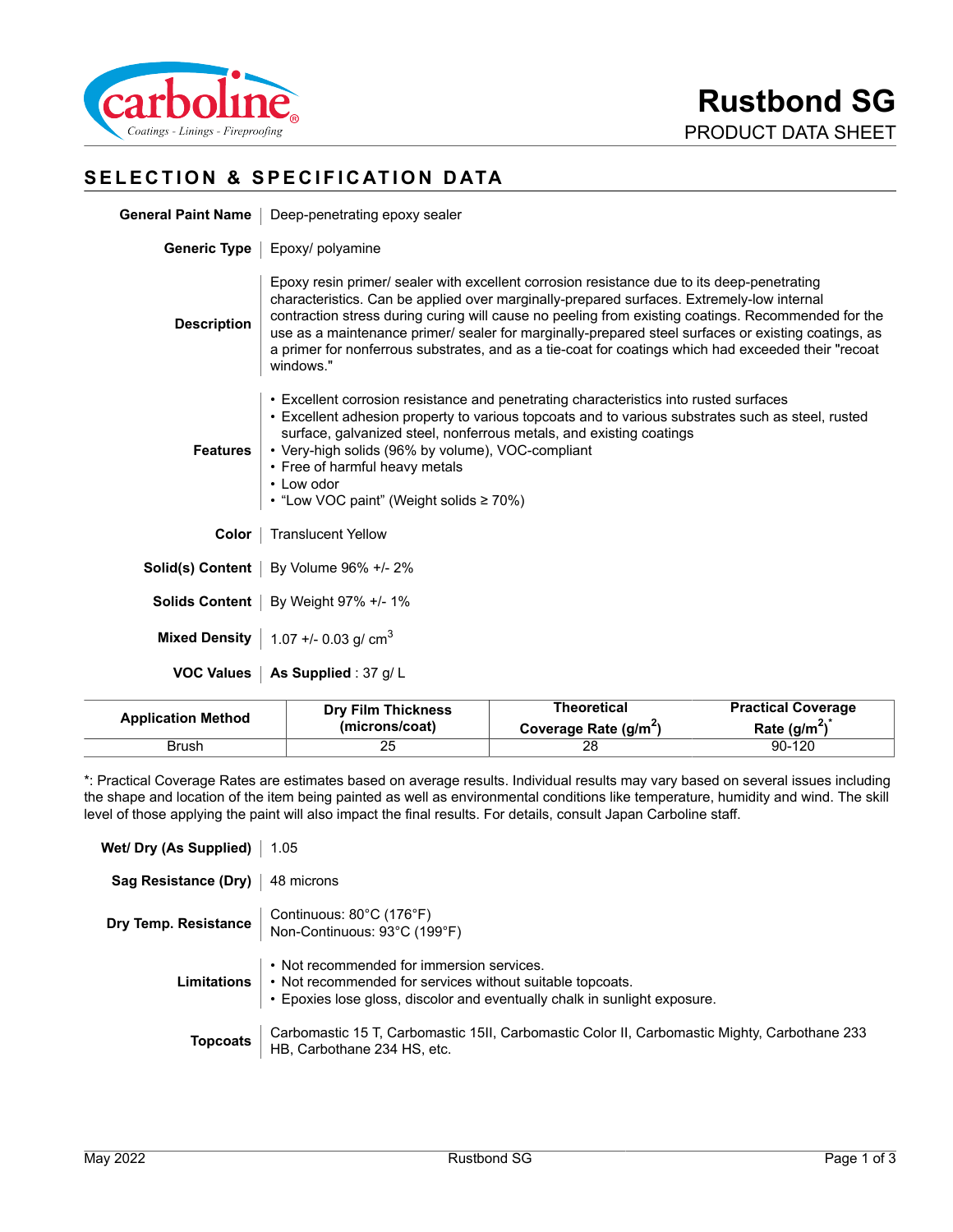

# **SUBSTRATES & SURFACE PREPARATION**

| General                                      | Surfaces must be clean and dry. Employ adequate methods to remove dirt, dust, oil and all other<br>contaminants that could interfere with adhesion of the coating. |
|----------------------------------------------|--------------------------------------------------------------------------------------------------------------------------------------------------------------------|
| <b>Steel</b>                                 | ISO St 2 or St 3                                                                                                                                                   |
| <b>Galvanized Steel</b>   ISO St 2 or St 3   |                                                                                                                                                                    |
| <b>Previously Painted</b><br><b>Surfaces</b> | A test patch is recommended to verify compatibility with existing coatings.                                                                                        |

# **MIXING & THINNING**

Combine Part A and B, and power mix until uniform consistency.

**Mixing** In principle, the whole contents in the containers of Part A and B should be mixed together. When using partial kits out of necessity, agitate Part A until uniform consistency, use a scale to weigh each part precisely, then combine and power mix until uniform consistency. **Thinning** Not recommended. Carboline Thinner 2 may be used, but only for the cleaning purpose of application equipment. Use of thinners other than those supplied or recommended by JAPAN CARBOLINE may adversely affect product performance. **Ratio** | Part A : Part B =  $55 : 45$  (by weight) **Pot Life** 10°C: 8 hours 20°C: 4 hours 30°C: 2 hours

# **APPLICATION EQUIPMENT GUIDELINES**

Listed below are general equipment guidelines for the application of this product. Job site conditions may require modifications to these guidelines to achieve the desired results.

#### **Application Tool** | Brush

**Brush** Apply enough material to uniformly wet the surface to be coated. Excessive wet thickness must be avoided, and any puddles formed must be brushed out.

### **APPLICATION CONDITIONS**

| Condition    | тасе                    | mbient                      | nidity<br>41 Ir |
|--------------|-------------------------|-----------------------------|-----------------|
| .<br>Minimum | . ⊖ (50°⊑.<br>000<br>ັບ | $(T \cap \Omega)$<br>$\sim$ | 0%              |
| Maximum      | $50^\circ$<br>--        | 104°F)<br>40.               | 85%             |